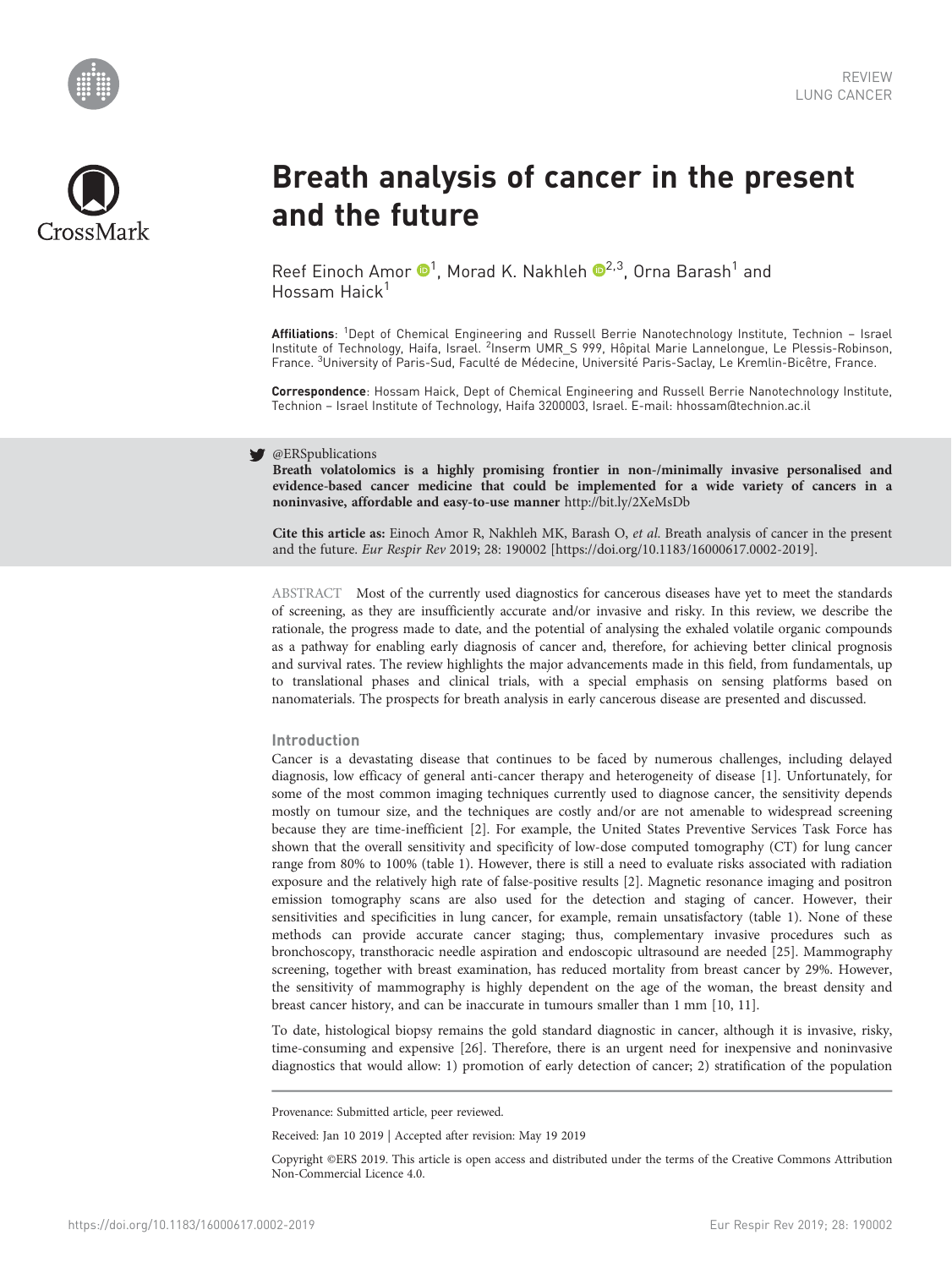<span id="page-1-0"></span>

| Clinical performance of selected examples <sup>#</sup> of breath analysis in cancer<br>TABLE 1 |                                  |                       |                               |                        |                        |                    |                 |                |                   |             |           |                               |            |                             |
|------------------------------------------------------------------------------------------------|----------------------------------|-----------------------|-------------------------------|------------------------|------------------------|--------------------|-----------------|----------------|-------------------|-------------|-----------|-------------------------------|------------|-----------------------------|
| Cancer                                                                                         | Method                           | Ref.                  | <b>Differential diagnosis</b> |                        |                        | <b>Diagnosis</b>   |                 |                | <b>Monitoring</b> |             |           | <b>Classification/staging</b> |            |                             |
|                                                                                                |                                  |                       | Sens.                         | Spec.                  | Acc.                   | Sens.              | Spec.           | Acc.           | Sens.             | <b>Spec</b> | Acc.      | Sens.                         | Spec.      | Acc.                        |
| Lung                                                                                           | Low-dose CT                      | [2, 3]                | $80 - 100$                    | >90                    |                        | $52 - 65$          | $48 - 79$       | <b>PPV 100</b> |                   |             |           | $52 - 91$                     | $48 - 95$  | <b>PPV 79:</b><br>NPV 78-93 |
|                                                                                                | Breath analysis                  | $[4 - 9]$             | $60 - 100$                    | $57 - 100$             | $59 - 94$              | $70 - 91$          | $73 - 88$       | 88             | $28 - 93$         | $75 - 100$  | $80 - 92$ | $78 - 92$                     | $73 - 95$  | 83-88                       |
| <b>Breast</b>                                                                                  | Mammography<br>Breath analysis   | [10, 11]<br>[12, 13]  | $93 - 96$<br>$63 - 94$        | $89 - 93$<br>$76 - 82$ | $71 - 87$<br>$71 - 88$ | $42 - 88$          | $75 - 92$       | 70             |                   |             |           | $71 - 100$                    | $70 - 100$ | $71 - 100$                  |
| <b>Ovarian</b>                                                                                 | CA125 and TVU<br>Breath analysis | $[14]$<br>[15, 16]    | $77 - 89$                     | $75 - 99$              |                        | $59 - 83$          | $61 - 100$      | $61 - 89$      |                   |             |           |                               |            |                             |
| Gastric                                                                                        | Gastroscopy<br>Breath analysis   | $[17]$<br>$[18 - 21]$ | $71 - 97$                     | $87 - 91$              | $77 - 96$              | 69-84<br>$73 - 96$ | $85 - 96$<br>98 | $92 - 95$      |                   |             |           | $45 - 93$                     | $41 - 98$  | $43 - 92$                   |
| <b>Colorectal</b>                                                                              | Colonoscopy<br>Breath analysis   | [22, 23]<br>$[24]$    | 66-99                         | $30 - 100$             | $70 - 96$              | $88 - 98$<br>85    | 82-99<br>94     | 91             |                   |             |           | 100                           | 88         | 94                          |

Data are presented as percentages and represent either a range of results (when more than one study is included) or a single result (when only one study tested the specific application).

Sens.: sensitivity; Spec.: specificity; Acc.: accuracy; CT: computed tomography; TVU: transvaginal ultrasound; PPV: positive predictive value; NPV: negative predictive value. #: data based on selected representative studies rather than <sup>a</sup> comprehensive literature review.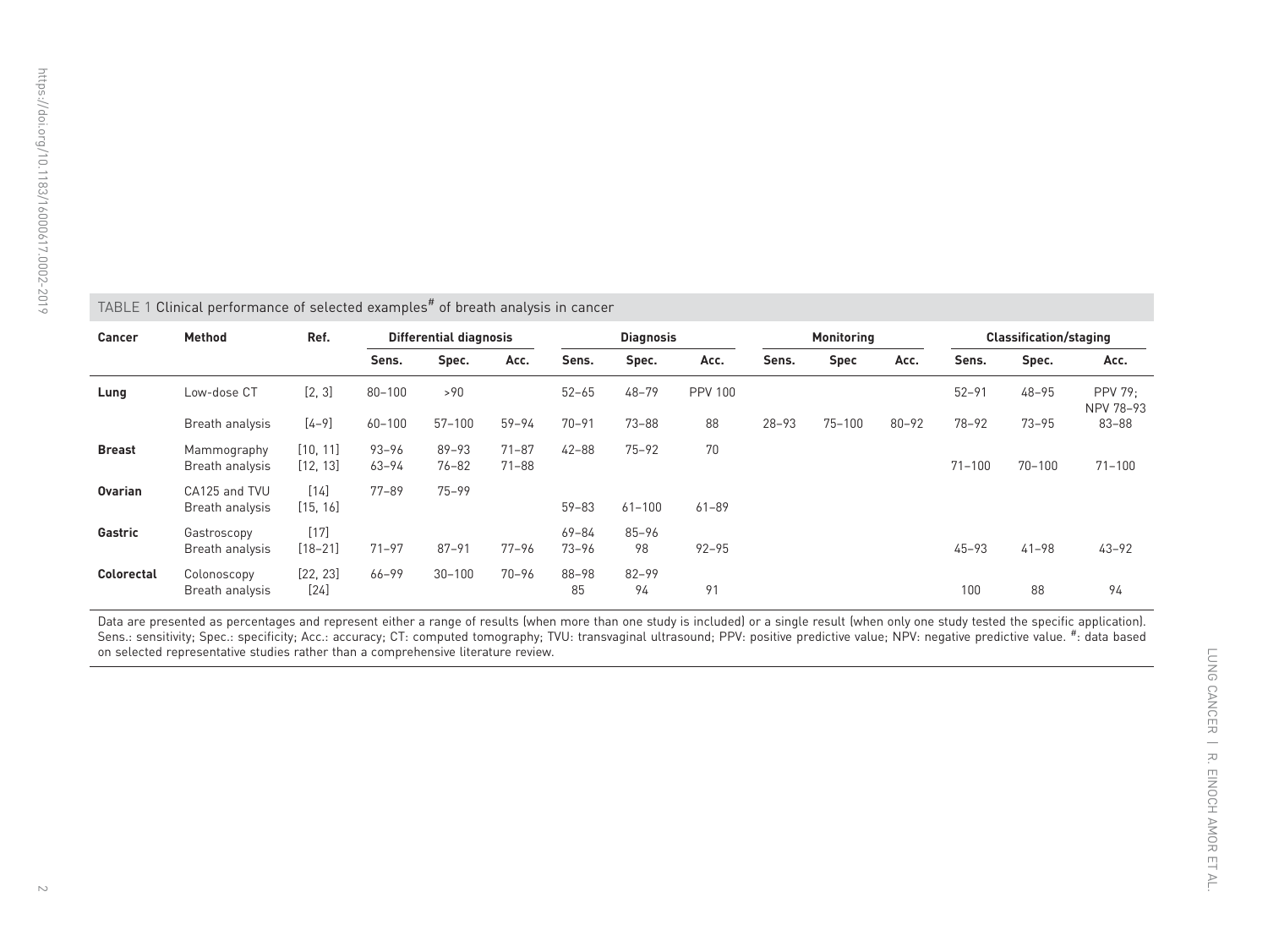based on their bio-specification for personalised therapy; and 3) fast assessment of treatment efficacy at the bedside, to change the therapeutic approach accordingly.

To meet these challenges, intensive effort has been invested in the last two decades to reach new biomarker-based platforms for novel diagnostics and functional genomic analysis that could be broadly applicable in a wide range of cancers. While several cancer-related biomarker platforms have shown improvements in clinical outcomes and survival rates, they suffer from significant limitations for clinical practice [[27](#page-8-0)]. Most of these biomarkers are organ-specific and thus might not be informative enough [\[27\]](#page-8-0).

A highly promising development in cancer biomarkers is based on volatolomics, i.e. on analysis of volatile organic compounds (VOCs) (semi-volatile and highly volatile) that emanate from cancer cells and/or their micro-environment and that are detectable in different body fluids (exhaled breath, blood, urine, sweat, etc.) depending on their tissue/blood and blood/air partition coefficients [[28](#page-8-0)]. The rationale behind this approach rests on the fact that, during pathophysiological processes, alterations in cell metabolism lead to shifts in the production of VOCs, which are by-products of biochemical reactions [[29](#page-8-0)]. Hypoxia, hyperproliferation of cells, excessive inflammatory and reactive oxygen species activity, and other cancer-related pathological mechanisms result in marked shifts in the spectra and concentrations of VOCs, both locally and systematically [[30](#page-8-0)].

VOCs in exhaled breath have been correlated to the pathophysiology of cancers [\[28, 31](#page-8-0), [32\]](#page-8-0). It is reasonable to hypothesise that such shifts could be detectable as soon as the cancer is established. Additionally, as a VOC profile reflects cancer-related metabolism [\[33](#page-8-0), [34](#page-8-0)], the shifts may be informative in several other ways, including giving some indication of specific genetic mutations that might be responsive to treatment and monitoring [\[30\]](#page-8-0).

For these reasons, breath analysis could be the basis of a noninvasive method for the early diagnosis of cancer. The particularly significant feature that can be exploited is that each disease has its own unique volatolome pattern; therefore, the presence of one disease would not necessarily screen out others [[35](#page-8-0)]. This review critically examines the progress made so far in the field of breath analysis, mainly as a clinical tool. Future perspectives, as well as challenges in this field, are discussed.

# Evidence for the "omics" of breath testing

In the last two decades, extensive work has been carried out on various aspects of breath analysis for cancer detection, from fundamental biological to translational research and development studies.

On the basic science front, a variety of spectroscopic and spectrometric techniques have been used to carry out in vivo, in vitro and ex vivo experiments to gain knowledge about VOC biomarkers. These methods have provided hundreds of tentative identifications of the VOCs emitted directly by cells and tissues in culture, independently of the systemic alterations that might be due to secondary mechanisms and haemodynamics [\[29, 36\]](#page-8-0). For example, VOCs produced by three types of primary lung cancer cells have been compared with those in the breath of cancer patients. Of five VOCs that discriminated cancer patients from healthy controls using breath samples, one was shared with lung cancer cells, suggesting a potential biomarker [[37](#page-8-0)]. Another study compared VOC composition of the lung cancer cell line A549 and that of urine from mice implanted with the same cells. Seven VOCs proved to be significantly higher compared to normal cancer cell lines and urine from normal mice [[38](#page-8-0)].

The source of the VOCs and semi-volatile compounds is mainly hypothetical and relies mostly on endogenous and exogenous processes. Disease-specific VOCs are assumed to be produced mainly through changes in specific biochemical pathways in the body, primarily related to oxidative stress, cytochrome P450, liver enzymes, and carbohydrate and lipid metabolism. Most exogenous VOCs and semi-volatile compounds are related to smoking habits, air pollution, etc.

VOCs have been related to a multitude of clinical conditions; as such, it is unlikely that a single VOC biomarker can characterise a disease [[28, 29, 33, 36\]](#page-8-0). It has more often been shown that cancers change the patterns of VOCs, which are altered according to the type, stage and subcategory of the cancer [[31](#page-8-0)]. Also involved are VOCs that originate from purely endogenous processes (e.g. isoprene), VOCs that originate from either endogenous or exogenous sources ( $e.g.$  acetone), and VOCs that originate from exogenous processes alone (e.g. toluene) [\[29\]](#page-8-0). The vast majority of VOCs related to cancer patients are from alkanes, alcohols, aldehydes, ketones, nitriles and aromatic compounds [[29\]](#page-8-0). Although their source is still speculative, several possible biochemical pathways have been suggested. For example, oxidative stress in the micro-environment of a cancer, due to hypoxic and/or inflammatory conditions, contributes to the formation of alkanes and methylated alkanes [[30](#page-8-0)]. Over-activation of cytochrome P450 enzymes in cancer patients might elevate alcohol levels. Along with these enzymes, cancer is also characterised by raised alcohol dehydrogenase and aldehyde dehydrogenase, which are responsible for aldehyde catabolism and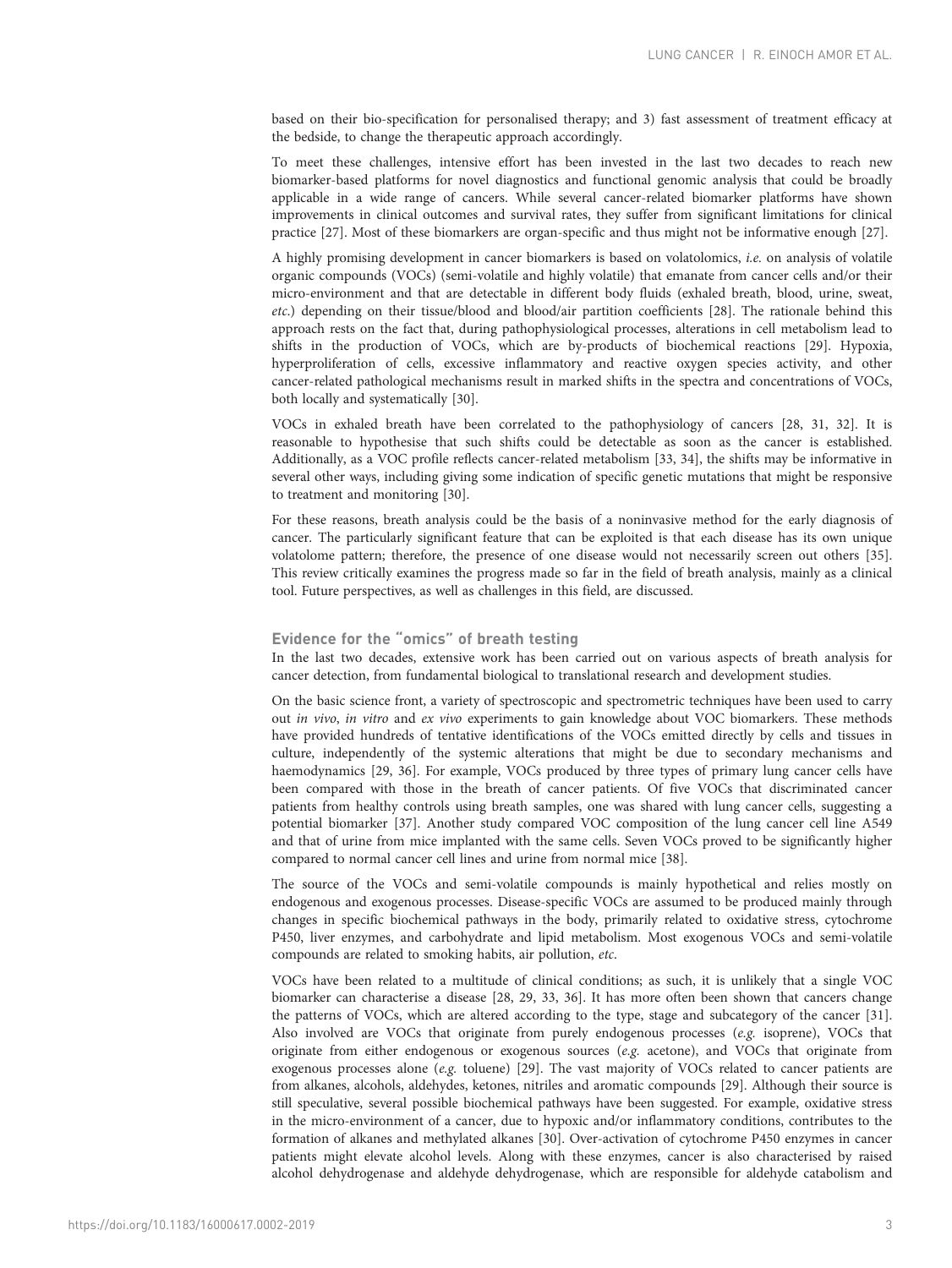metabolism, respectively [\[29, 34](#page-8-0)]. Excessive cell proliferation resulting from local hypoxia leads to anaerobic respiration in which the glycolytic pathway of energy production releases ketones and alcohols [\[30\]](#page-8-0). In addition to these biomarkers, some exogenous VOCs have also been found at increased levels in cancer patients, among them benzene, toluene and styrene. The source of these highly volatile pollutants could be intake/absorption throughout the gastrointestinal system and/or skin, in addition to direct inhalation. It remains unclear, however, whether these VOCs could be used as biomarkers, or have the potential to indicate the initiation/progression of diseases, mainly because they occur in the exhaled breath of healthy subjects [\[29\]](#page-8-0).

Thorough review of the literature in the field of breath analysis shows that specific VOCs have been suggested as biomarkers in several different types of cancer. For example, decane increased in hepatic cancer [\[39\]](#page-8-0) and lung cancer [[29](#page-8-0)], indicating that different cancers might also share part of the spectrum of VOC biomarkers. In lung cancer, exhaled breath partially overlaps with the VOCs from cell lines [[29](#page-8-0)]. This finding indicates that, in addition to the VOCs that are directly emitted by the cancerous cells, other VOC biomarkers can be found in exhaled breath due to secondary and/or systemic mechanisms accompanying the disease itself [\[30\]](#page-8-0).

NAKHLEH et al. [\[35\]](#page-8-0) analysed breath samples from 1404 subjects, including 813 patients diagnosed with one of 17 different diseases, and 591 control subjects. Over 400 of the patients were diagnosed with eight different cancers. Quantitative gas chromatography linked with mass spectrometry analysis was used to assess the similarity and/or differences in exhaled breath composition, not only compared to healthy controls but also when compared between the different diseases. The results showed that each of the diseases has its own unique VOC molecular print and, therefore, the presence of one cancer would not screen out others. Statistical analysis indicated that none of the studied VOCs could serve as a stand-alone biomarker for cancerous diseases. However, a pattern of 13 VOCs helped to discriminate between these diseases. These results support the hypothesis that, due to the similarities in the pathogenic mechanisms (hyperproliferation, local hypoxia, oxidative stress, etc.) involved in different cancers, the altered VOCs were common to the majority of cancers, yet represented an altered balance between them, leading to the discovery of "unique" signatures for each disease. These results were supported by hierarchical clustering, showing in most cases that cancerous conditions were naturally clustered together, giving close similarities in their VOC profiles [[35](#page-8-0)]. These results are in agreement with those of PENG et al. [[40\]](#page-8-0), who showed four discriminative volatolomic signatures identified in 96 patients diagnosed with lung, colon, breast or prostate cancer. Analysis of exhaled breath in multiple morbidities remains narrow.

# Determining the composition of the cancer volatolome

Two key analytical approaches have been established to assess VOCs in exhaled breath. The first relies on an analytical chemistry approach using chromatography with or without two spectrometric techniques that aim to identify and quantify the chemical nature and composition of VOCs in any given sample. This approach enables one to explore each compound disjointedly and estimate the probability that any quantifiable compound could become a biomarker of disease. The second approach is inspired by the mammalian sense of smell, where semi-selective/cross-reactive sensors combined with pattern recognition methods are adopted. This approach can identify patterns of VOCs that are like "fingerprints" of a disease. This approach cannot identify each VOC, but it can reveal the overall pattern and, thus, can be used in future to pinpoint similar cases [[41\]](#page-8-0).

To date, several chemical sensors for the assessment of VOCs have been developed, which are now being tested as cancer-diagnostic platforms. Each of these platforms has its unique feature and different affinities to spectra of VOCs. Chemical sensors based on metal oxides, for example, have a high affinity for negatively charged oxygen; they are broadly used in chemiresistors as a sensing layer for oxidising or reducing gases [[42](#page-8-0)]. Colorimetric sensors are based on chemo-responsive indicators that react chemically and change their colour upon exposure to different chemical species. This change in colour is used as a value of the measurement [\[43\]](#page-9-0). Surface acoustic wave sensors are based on frequency modulation of waves travelling along the surface of an elastic substrate. The sensing mechanism is based on a frequency shift of the sensing layer, which can be caused by changes in conductivity, stress effect, mass loading and viscoelastic effect as a result of gas absorption [[44](#page-9-0)]. Chemiresistors based on chemically modified (monolayer-coated) metal nanoparticles or single-walled carbon nanotubes (SWCNTs) have shown valuable assets in terms of medical use, including: large surface-to-volume ratio, low-output impedance, fast response and recovery times, tolerance to humidity and low-voltage operation [[45](#page-9-0)]. Additional types of available gas sensors for breath analysis include optical sensors, field effect transistors based on silicon nanowires, and sensors based on the piezoelectric transduction mechanism [\(figure 1](#page-4-0) gives simplified working mechanisms). The potential for sensor-based breath analysis to be a routine medical test is further increased due to it being easy and inexpensive for high-volume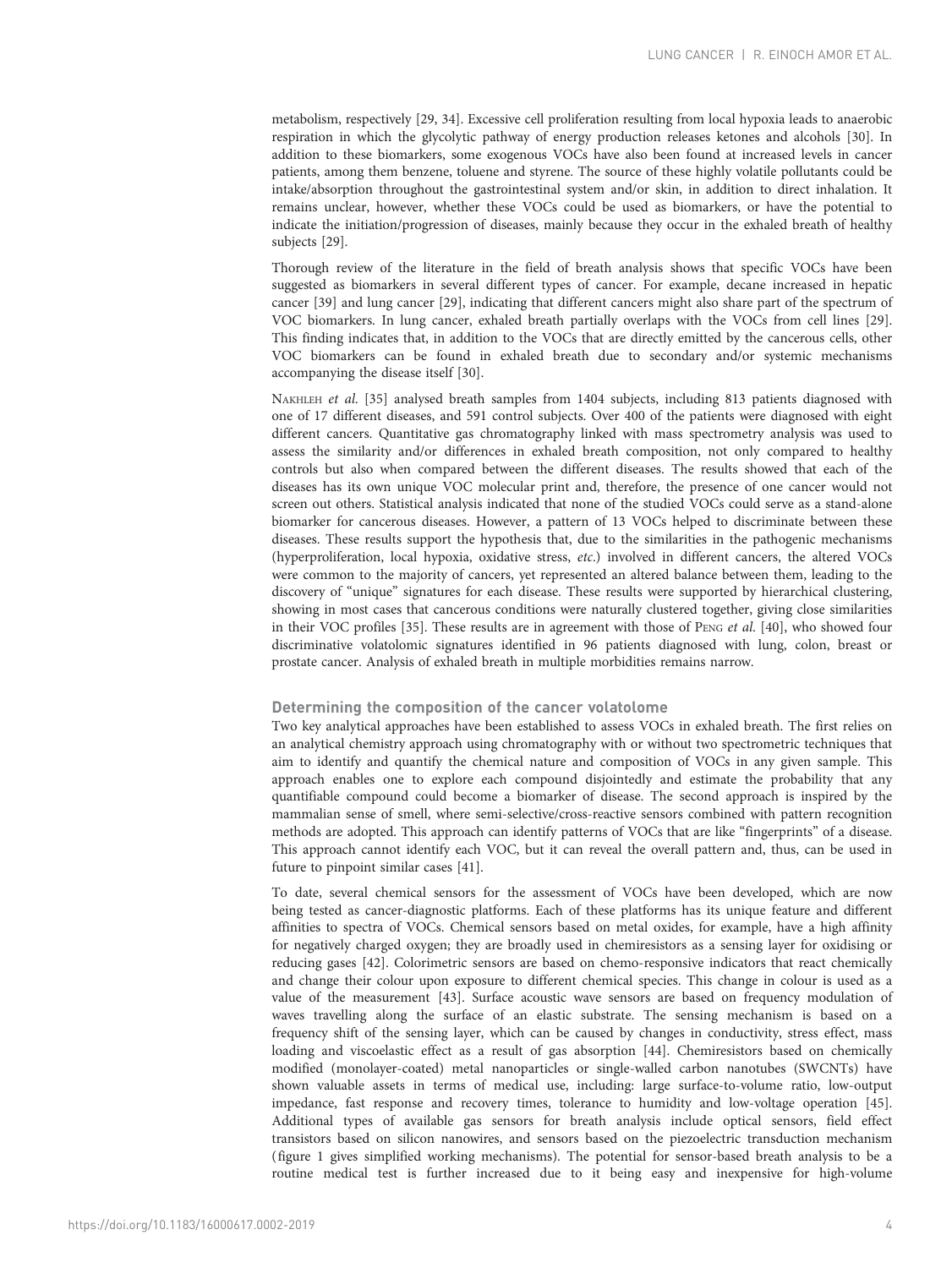<span id="page-4-0"></span>

FIGURE 1 Nanomaterial-based sensors as a volatolomic analytical platform: simplified working mechanisms. These sensors may be used in medical care in future volatolome-based diagnostic devices. Clockwise: optical sensors, colorimetric sensors, surface acoustic wave (SAW) sensors, piezoelectric sensors, metal oxide (MO) sensors, silicon nanowire (SiNW) sensors and monolayer-coated metal nanoparticle (MCMNP) sensors.

manufacturing and operation. A detailed review on all types of sensors for VOC-related clinical analysis can be found in BROZA et al. [[41](#page-8-0)].

### Chemical sensors for breath analysis of cancer

Sensor arrays based on chemiresistors using gold nanoparticles (GNPs) and/or SWCNTs have been the most examined sensing technologies for cancer detection by breath sampling. Using these sensor arrays, PENG et al. [[40](#page-8-0)] and NAKHLEH et al. [[35](#page-8-0)] showed their use in detecting and classifying many types of cancer, opening a window for developing a multi-applicable sensor technology for clinical practice. [Figure 2a](#page-5-0) shows a graphical representation of pattern recognition classifiers obtained from the multiple binary volatolomic comparisons of 17 diseases [\[35](#page-8-0)]. As seen in the figure, among the cancerous diseases, classification accuracy ranged between 64% (bladder versus gastric) and 100% (in several other comparisons). High accuracy was also achieved in discrimination between dependent and clinically challenging cases, for example between colorectal cancer and Crohn's disease or ulcerative colitis, with accuracy of 79% and 93%, respectively. Lung cancer cases were successfully discriminated from pulmonary arterial hypertension cases with 86% accuracy, the same as the overall accuracy of all disease-related volatolomic classifiers. Similar statistical analysis of 591 control subjects enrolled in parallel to the patient groups gave 58% accuracy in classification, indicating that, although intra-individual volatolomic differences occur in the healthy population, shifts during disease states are more dominant and recognisable. In the same study, NAKHLEH et al. [[35\]](#page-8-0) found that VOCs were affected by confounding factors, mainly active smoking and age, and that stratifying techniques could be used to correct these effects and eliminate the possibility of biased results. These results show the ability of breath analysis in general, and the use of sensor technologies for breath tests in disease detection and classification. Assessing the utility of these sensors and related findings in the clinic, however, requires further validation in larger and multicentre clinical studies.

Besides the reported ability to discriminate between cancer and control groups, GNP- and SWCNT-based sensors have been used to recognise and distinguish between subcategories of the disease. [Table 1](#page-1-0) lists the clinical performance of selected examples of breath analysis in cancer compared to the usual diagnostic techniques in the clinics. SHLOMI et al. [[4](#page-7-0)] reported on detection and discrimination between patients with early stage lung cancer and benign lung nodules [\(figure 2b](#page-5-0)), as well as on the ability to monitor the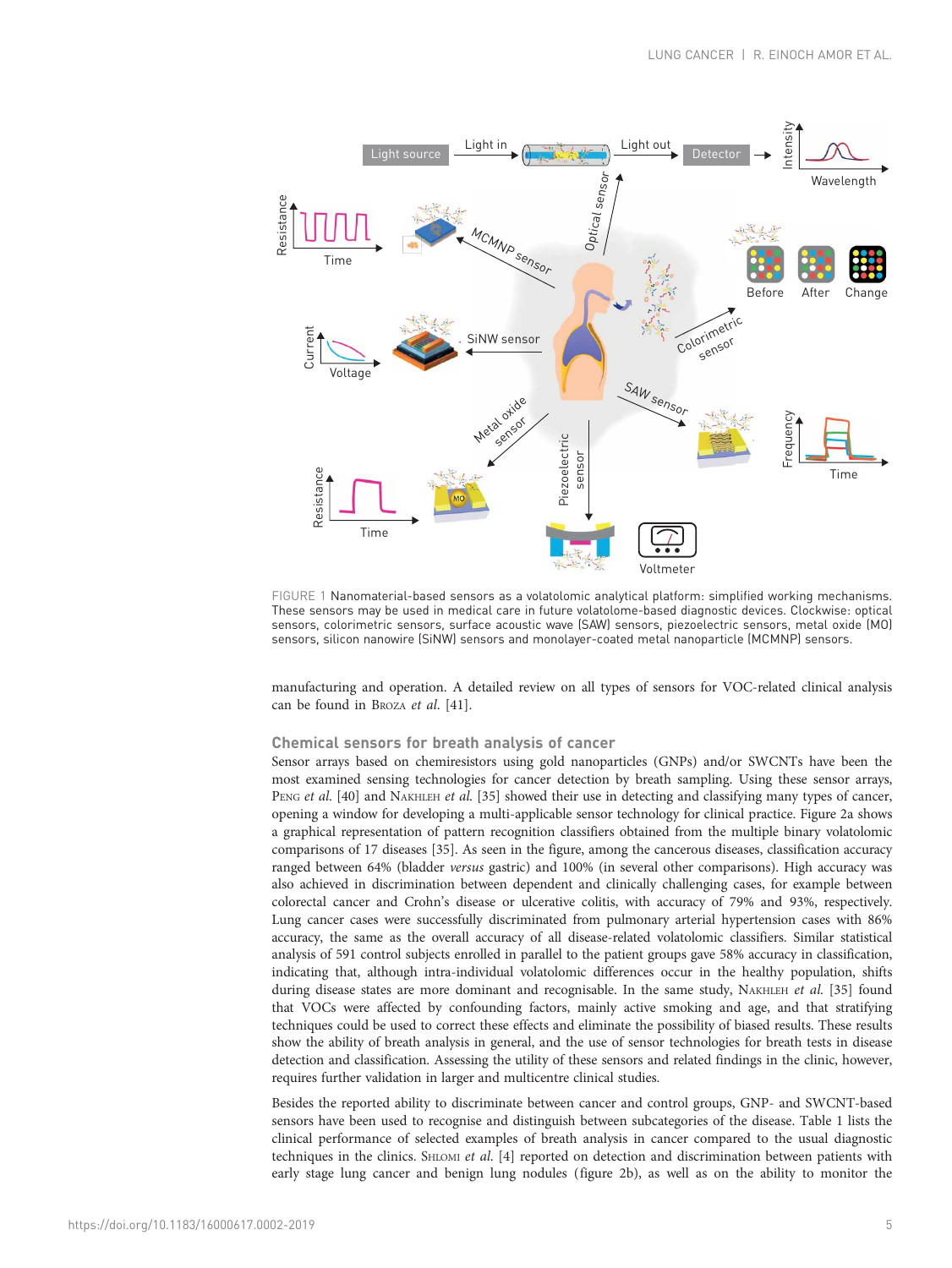<span id="page-5-0"></span>

FIGURE 2 Volatolomics in cancer. a) Discrimination between different cancers: graphical representation for the accuracies calculated of binary discriminant factor analysis (DFA) classifiers for disease classification by breath analysis. The left heat map gives comparisons between patients from each group, including eight cancers, resulting in an average of 86% accuracy. The right heat map represents a comparison of healthy volunteers from each group, resulting in a 58% accuracy. Reproduced and modified from [[35](#page-8-0)] with permission. b) Cancer histology classification and staging: graphical representation of canonical variable (CV) values calculated from the responses of the sensor array to breath samples taken from lung cancer patients at early stages of the disease compared with benign nodules. A volatolomic signature was also calculated for the discrimination between lung cancer patients harbouring the epidermal growth factor receptor (EGFR) mutation and those without. Reproduced and modified from [[4](#page-7-0)] with permission. c) Cancer monitoring: computed tomography (CT) scans from a lung cancer patient undergoing CT follow-up while receiving chemotherapy. Dates of CT scans, as well as of breath samples, are indicated. The corresponding sensor response in ohms is indicated with relation to each CT scan. PR: partial response; PD: progressive disease; SD: stable disease. #: before initiation of treatment. Reproduced and modified from [[5\]](#page-8-0) with permission. d) Genetic mutations in cancer: DFA maps calculated from signals obtained from sensor arrays to VOCs in the headspace samples of cell lines bearing different genetic mutations associated with lung cancer (EGFR, KRAS and echinoderm microtubule-associated protein-like 4 (EML4)–anaplastic lymphoma kinase (ALK) fusion). wt: wild type. Reproduced and modified from [\[46\]](#page-9-0) with permission.

> response to therapy by analysing VOCs in the breath. The same group also made links between VOC findings and CT scan imaging (figure 2c) [[5\]](#page-8-0). They also reported on the ability to use GNP- and SWCNT-based sensors for the detection and monitoring of patients with the epidermal growth factor receptor (EGFR) mutation (figure 2b). These findings were supported by several in vitro analyses of VOC-related genetic mutations of lung cancer (including EGFR, KRAS and echinoderm microtubule-associated protein-like 4 (EML4)–anaplastic lymphoma kinase (ALK) fusion) [[46](#page-9-0)–[51\]](#page-9-0).

# Potential and limitations

Chemical sensors for breath analysis have the potential to be integrated into routine medical testing (illustrated in [figure 3\)](#page-6-0). Connected to healthcare providers through "internet of things", an infinite flow of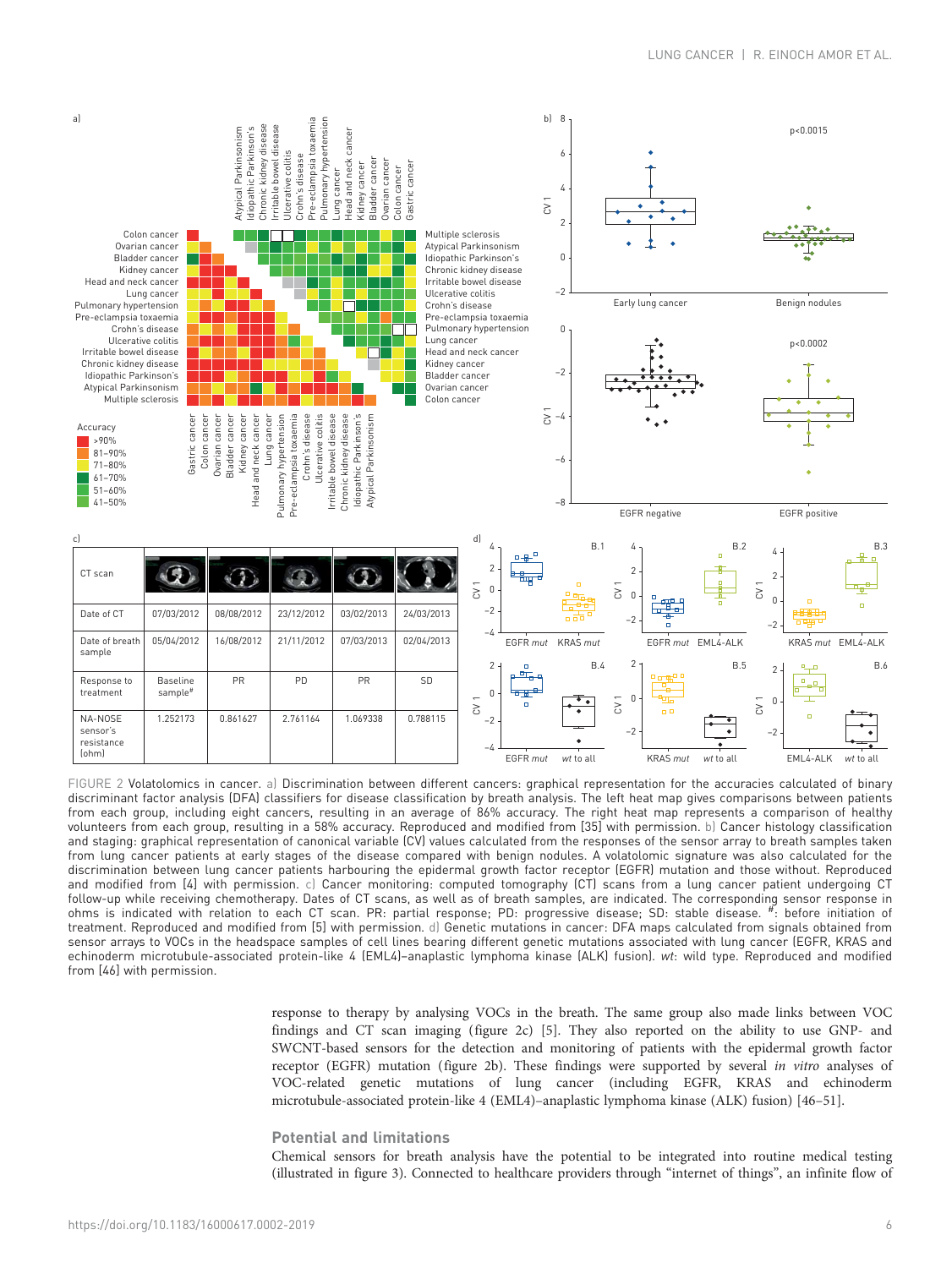<span id="page-6-0"></span>VOC information can be collected into a cloud, while constantly re-analysing the data through branched and complex algorithms. This could help in the early detection of cancer and immediate monitoring of disease development. However, there are several limitations impeding this technology from advancing from proof of concept to the practical clinical application. In part, these are due to the (controversial) effects of potential confounding factors in breath analysis, e.g. age, diet, genetics, smoking habits, etc. Since the profile of exhaled breath is instantly modified as a consequence of changes in blood chemistry, the question is raised regarding the timing and method of sampling [\[34](#page-8-0)]. It follows that a standardised protocol for uniform and repeatable breath sampling is highly necessary regarding the reliability of the final product. This would require an intensive fundamental study of large groups of healthy volunteers to explore the consistency of breath composition seen under different conditions so that the optimal ones can be selected for future application. Many of these aspects have now been raised and discussed by the European Respiratory Society Task Force [[52\]](#page-9-0).

Other challenges in the field of breath analysis of cancer stem from the technical aspects of the sensing technologies and their adaptability to real clinical conditions. For example, almost all reported studies have used a "sterile" environment during analysis, due to the sensors' sensitivity to temperature and humidity levels during measurement. In most studies, techniques like dehumidification, filtering and pre-concentrations have been used to enhance sensor selectivity and response [\[53\]](#page-9-0). The choice of statistical method to analyse the sensors' input data is important for future technological applications. Common problems include bias, incorrect sample size (mainly in relation to the number of variables and to the required statistical power, specificity and sensitivity, to prove that a biomarker or a pattern of biomarkers is discriminant), excessive false discovery/over-optimism rates owing to multiple hypotheses being tested,



FIGURE 3 Potential of breath analysis as a complementary diagnostic tool in cancer. This is an illustration of the potential of breath analysis and its implementation as a dependent or complementary test that could be beneficial for cancer management. Noninvasive and easy to perform, volatolome assessment could promote early and differential diagnosis, cancer classification, staging and monitoring. However, extensive research and development are required to increase both clinical performance and integration into real clinical-world conditions. PET: positron emission tomography; CT: computed tomography; LDCT: low-dose CT; MRI: magnetic resonance imaging; HNC: head and neck cancer; SCLC: small cell lung cancer; NSCLC: nonsmall cell lung cancer; EGFR: epidermal growth factor receptor.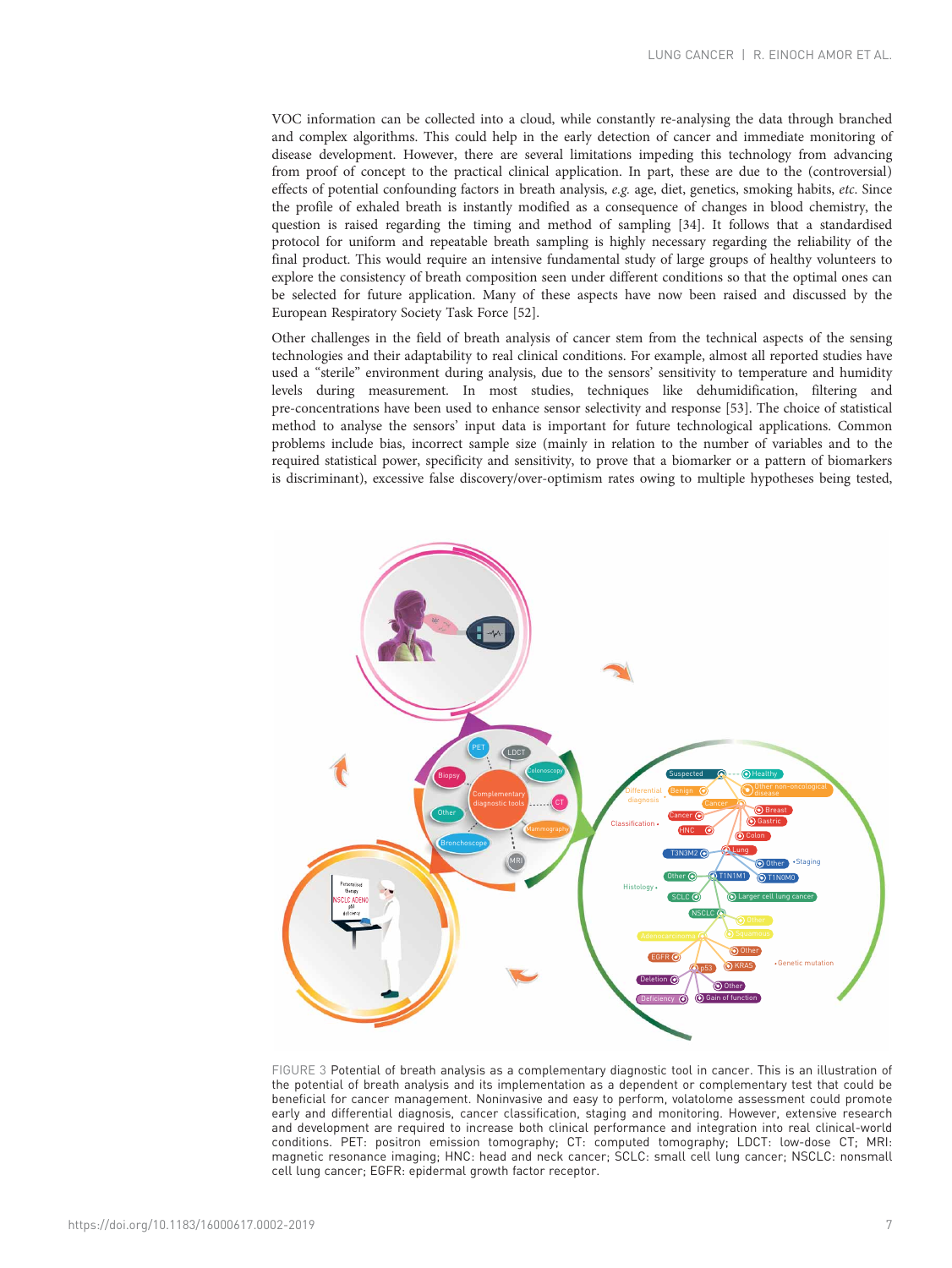<span id="page-7-0"></span>wrong choice of numerical methods, inadequate validation and cross-validation, and overcomplicated statistical modelling [\[54](#page-9-0)]. Therefore, model development, specification, performance and update transparency is essential. Following these constraints, investigators might strengthen or weaken the model by implementing it on their data or overestimating its credibility.

An additional challenge for breath analysis stems from its inability to provide validated and strong predictive values for both cancer diagnosis, screening and monitoring. Diagnosing cancer with satisfactory sensitivities and specificities that spare most benign lesions is challenging, especially when performed in real time and in vivo. Breath analysis must be capable of providing sufficient sensitivity with maximal negative predictive value. For example, in lung cancer, low-dose CT followed by bronchoscopy is still the gold standard procedure in the diagnosis and monitoring process, despite high numbers of false-positive cases [2, 3]. Sensor technology for breath analysis may solve this problem and reduce the number of false positives [[55](#page-9-0)].

Readers should keep in mind that all studies mentioned in the current review are still in the small-size, cross-sectional and proof-of-concept stage. Unfortunately, to date, there are no available data to compare between the gold standard diagnostics/screening/monitoring tests and results of validation studies in breath analysis. The papers used in this review are given as representative examples for the potential of breath analysis to contribute in cancer medicine, rather than presenting breath analysis as a tool ready to be used. Comparisons between clinical capabilities of breath analysis studies and gold standard procedures are given in [table 1](#page-1-0). For example, the prevalence of malignancy in the lung cancer high-risk patient population is 1.5%. Therefore, to identify one cancer case for every 10 CT scans performed, the specificity would need to reach between 85% and 90%, while the sensitivity of the test must approach 95% to guarantee that only one out of every 1000 breath-test-negative patients has lung cancer. The same compromises between sensitivity and specificity must be taken in each clinical choice. For diagnosis purposes, for instance, we will want to ensure test accuracy for taking clinical decisions such as nodule resection. Resection will be performed if malignancy probability is >90% and follow-up if the probability is <10% [\[56\]](#page-9-0). For breath analysis to become a real-life clinical tool, clinical standards must be decided by physicians and chemically and clinically validated in large-scale, multicentre studies. For each cancer type, a sufficient cut-off for negative predictive value and positive predictive value must be decided and tested comparing to known clinical standards.

#### Concluding remarks

Early detection of diseases, particularly cancer, could increase the 5-year survival rate by three- to five-fold. The attractiveness of breath analysis lies in it being noninvasive, its ease of use, its ability to help prognosis, and its low cost. If not as a stand-alone diagnostic, then it ought to be combined with current methods; it could be a complementary method for increasing the accuracy of detection and giving an earlier diagnosis. However, for breath testing to be developed toward present clinical applications, the abovementioned challenges must be met such that more satisfying clinical performance should first be achieved in terms of sensitivity and repeatability. This might be accomplished through implementing the following main recommendations: 1) better understanding of the origin and pathways of breath VOCs; 2) determination of a universal breath biopsy method that would lead to repeatability; 3) adaptation of sensor-based analysis platforms to clinical-world conditions; and 4) large-scale, multicentre clinical trials with blind validation to confirm the proof-of-concept studies. Global biomedical guidelines for diagnosis should be adopted in the field of breath analysis regarding both research plan and reporting of data. Published papers should stress critical points so that researchers can evaluate the evidence with reliability. This includes detailed and transparent reporting of key study details, from the background and objectives, through methods of collection, measurement and analysis, to model development, performance and decision making [\[57, 58\]](#page-9-0). The development of best clinical practice in the development of volatolomic tests should bring this exciting field to fulfilment.

Conflict of interest: None declared.

#### References

- 1 Lawrence MS, Stojanov P, Polak P, et al. Mutational heterogeneity in cancer and the search for new cancer-associated genes. Nature 2013; 499: 214–218.
- 2 Humphrey LL, Deffebach M, Pappas M, et al. Screening for lung cancer with low-dose computed tomography: a systematic review to update the US Preventive Services Task Force recommendation. Ann Intern Med 2013; 159: 411–420.
- 3 Toyoda Y, Nakayama T, Kusunoki Y, et al. Sensitivity and specificity of lung cancer screening using chest low-dose computed tomography. Br J Cancer 2008; 98: 1602–1607.
- 4 Shlomi D, Abud M, Liran O, et al. Detection of lung cancer and EGFR mutation by electronic nose system. J Thorac Oncol 2017; 12: 1544–1551.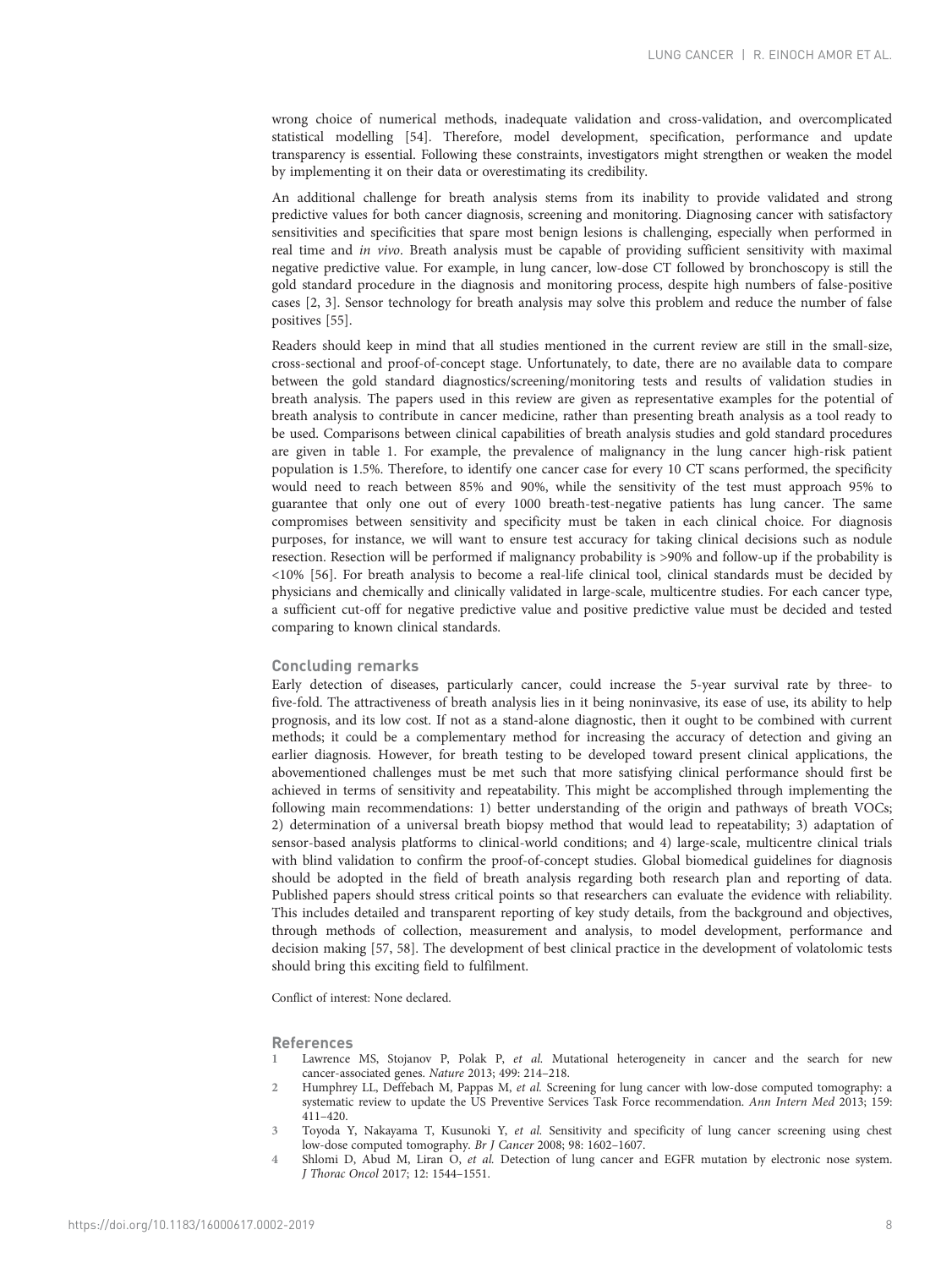- <span id="page-8-0"></span>5 Nardi-Agmon I, Abud-Hawa M, Liran O, et al. Exhaled breath analysis for monitoring response to treatment in advanced lung cancer. J Thorac Oncol 2016; 11: 827–837.
- 6 Peled N, Hakim M, Bunn PA Ir, et al. Non-invasive breath analysis of pulmonary nodules. *J Thorac Oncol* 2012; 7: 1528–1533.
- 7 Broza YY, Kremer R, Tisch U, et al. A nanomaterial-based breath test for short-term follow-up after lung tumor resection. Nanomedicine 2013; 9: 15–21.
- 8 Mazzone PJ, Wang XF, Xu Y, et al. Exhaled breath analysis with a colorimetric sensor array for the identification and characterization of lung cancer. J Thorac Oncol 2012; 7: 137–142.
- 9 D'Amico A, Pennazza G, Santonico M, et al. An investigation on electronic nose diagnosis of lung cancer. Lung Cancer 2010; 68: 170–176.
- 10 Ohuchi N, Suzuki A, Sobue T, et al. Sensitivity and specificity of mammography and adjunctive ultrasonography to screen for breast cancer in the Japan Strategic Anti-cancer Randomized Trial ( J-START): a randomised controlled trial. Lancet 2016; 387: 341–348.
- 11 Sprague BL, Arao RF, Miglioretti DL, et al. National performance benchmarks for modern diagnostic digital mammography: update from the Breast Cancer Surveillance Consortium. Radiology 2017; 283: 59–69.
- 12 Shuster G, Gallimidi Z, Reiss AH, et al. Classification of breast cancer precursors through exhaled breath. Breast Cancer Res Treat 2011; 126: 791–796.
- 13 Barash O, Zhang W, Halpern JM, et al. Differentiation between genetic mutations of breast cancer by breath volatolomics. Oncotarget 2015; 6: 44864–44876.
- 14 Menon U, Griffin M, Gentry-Maharaj A. Ovarian cancer screening current status, future directions. Gynecol Oncol 2014; 132: 490–495.
- 15 Kahn N, Lavie O, Paz M, et al. Dynamic nanoparticle-based flexible sensors: diagnosis of ovarian carcinoma from exhaled breath. Nano Lett 2015; 15: 7023–7028.
- 16 Amal H, Shi DY, Ionescu R, et al. Assessment of ovarian cancer conditions from exhaled breath. Int J Cancer 2015; 136: E614–E622.
- 17 Choi KS, Suh M. Screening for gastric cancer: the usefulness of endoscopy. Clin Endosc 2014; 47: 490–496.
- 18 Amal H, Leja M, Funka K, et al. Detection of precancerous gastric lesions and gastric cancer through exhaled breath. Gut 2016; 65: 400–407.
- 19 Shehada N, Brönstrup G, Funka K, et al. Ultrasensitive silicon nanowire for real-world gas sensing: noninvasive diagnosis of cancer from breath volatolome. Nano Lett 2015; 15: 1288–1295.
- 20 Shehada N, Cancilla JC, Torrecilla JS, et al. Silicon nanowire sensors enable diagnosis of patients via exhaled breath. ACS Nano 2016; 10: 7047–7057.
- 21 Xu ZQ, Broza YY, Ionsecu R, et al. A nanomaterial-based breath test for distinguishing gastric cancer from benign gastric conditions. Br J Cancer 2013; 108: 941–950.
- 22 Lin JS, Piper MA, Perdue LA, et al. Screening for colorectal cancer: updated evidence report and systematic review for the US Preventive Services Task Force. JAMA 2016; 315: 2576–2594.
- 23 Schachschal G, Mayr M, Treszl A, et al. Endoscopic versus histological characterisation of polyps during screening colonoscopy. Gut 2014; 63: 458–465.
- 24 Amal H, Leja M, Funka K, et al. Breath testing as potential colorectal cancer screening tool. Int J Cancer 2016; 138: 229–236.
- 25 Sihoe AD, Yim AP. Lung cancer staging. J Surg Res 2004; 117: 92–106.
- 26 King JD, Casavant BP, Lang JM. Rapid translation of circulating tumor cell biomarkers into clinical practice: technology development, clinical needs and regulatory requirements. Lab Chip 2014; 14: 24–31.
- 27 Walt DR, Chiu D, Kuperwasser C, et al. Development of Technologies for Early Detection and Stratification of Breast Cancer. Boston, Tufts University, 2016. Available from:<https://apps.dtic.mil/dtic/tr/fulltext/u2/1030618.pdf>
- 28 Broza YY, Zuri L, Haick H. Combined volatolomics for monitoring of human body chemistry. Sci Rep 2014; 4: 4611.
- 29 Hakim M, Broza YY, Barash O, et al. Volatile organic compounds of lung cancer and possible biochemical pathways. Chem Rev 2012; 112: 5949–5966.
- 30 Nakhleh MK, Haick H, Humbert M, et al. Volatolomics of breath as an emerging frontier in pulmonary arterial hypertension. Eur Respir J 2017; 49: 1601897.
- 31 Schmidt K, Podmore I. Current challenges in volatile organic compounds analysis as potential biomarkers of cancer. J Biomark 2015; 2015: 981458.
- 32 Amann A, de Lacy Costello B, Miekisch W, et al. The human volatilome: volatile organic compounds (VOCs) in exhaled breath, skin emanations, urine, feces and saliva. J Breath Res 2014; 8: 034001.
- 33 van der Schee MP, Paff T, Brinkman P, et al. Breathomics in lung disease. Chest 2015; 147: 224–231.
- 34 Haick H, Broza YY, Mochalski P, et al. Assessment, origin, and implementation of breath volatile cancer markers. Chem Soc Rev 2014; 43: 1423–1449.
- 35 Nakhleh MK, Amal H, Jeries R, et al. Diagnosis and classification of 17 diseases from 1404 subjects via pattern analysis of exhaled molecules. ACS Nano 2017; 11: 112–125.
- 36 Buljubasic F, Buchbauer G. The scent of human diseases: a review on specific volatile organic compounds as diagnostic biomarkers. Flavour Fragr J 2015; 30: 5–25.
- 37 Yu J, Wang D, Wang L, et al. Detection of lung cancer with volatile organic biomarkers in exhaled breath and lung cancer cells. AIP Conference Proceedings 2009; 1137: 198.
- 38 Hanai Y, Shimono K, Oka H, et al. Analysis of volatile organic compounds released from human lung cancer cells and from the urine of tumor-bearing mice. Cancer Cell Int 2012; 12: 7.
- 39 Qin T, Liu H, Song Q, et al. The screening of volatile markers for hepatocellular carcinoma. Cancer Epidemiol Biomarkers Prev 2010; 19: 2247–2253.
- 40 Peng G, Hakim M, Broza YY, et al. Detection of lung, breast, colorectal, and prostate cancers from exhaled breath using a single array of nanosensors. Br J Cancer 2010; 103: 542–551.
- 41 Broza YY, Vishinkin R, Barash O, et al. Synergy between nanomaterials and volatile organic compounds for non-invasive medical evaluation. Chem Soc Rev 2018; 47: 4781–4859.
- 42 Kim HJ, Lee JH. Highly sensitive and selective gas sensors using p-type oxide semiconductors: overview. Sens Actuators B Chem 2014; 192: 607–627.